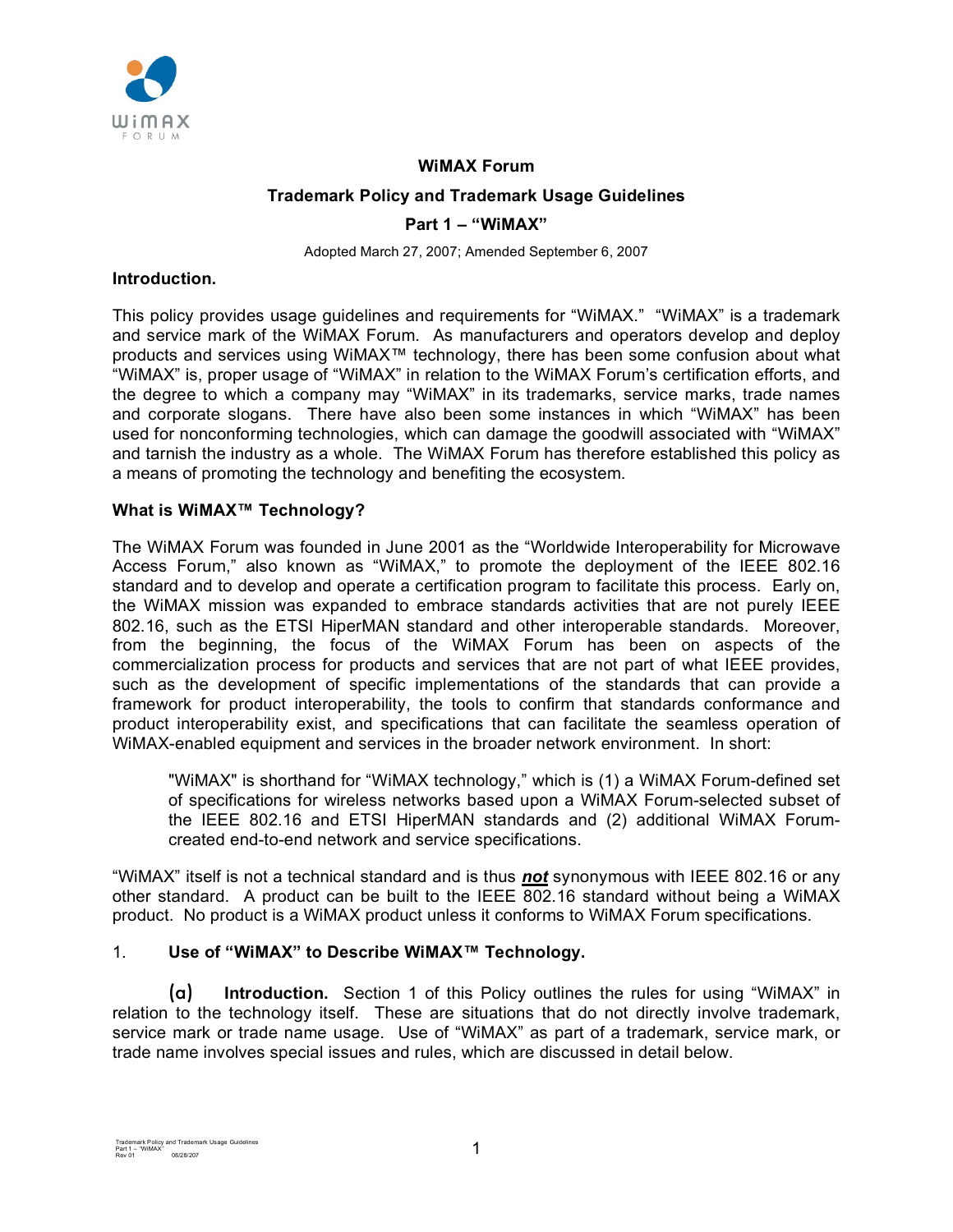

(b) **General Rule.** The most basic rule for proper usage of "WiMAX" is quite simple: *in non-trademark settings*, "WiMAX" may be used only to describe a product or service that complies with WiMAX Forum specifications or a service that is provided using equipment that complies with WiMAX Forum specifications. This includes a product component, such as a chip set, if the component is designed and manufactured to implement WiMAX Forum specifications when incorporated into the completed product. If a base station, a subscriber station or other product, or a network service, complies with this general rule, it is proper to refer to it as a "WiMAX product" or a "WiMAX service."

(c) **Prohibited Usage: No Company-Specific Designations for Proprietary Implementations.** WiMAX technology is a standards-based technology that has been developed to allow products from different manufacturers to interoperate within the network. Because WiMAX technology is restricted to WiMAX Forum specifications, it follows that there is only one "WiMAX." It is therefore incorrect and a violation of this policy to use terminology that suggests that WiMAX technology is fragmented or proprietary to individual companies. Illustrative examples include, without limitation, phrases that suggest that there are multiple versions of WiMAX technology, some of which are better than others or that have additional unique features or functions that are also purportedly WiMAX technology, such as "Super WiMAX," "Smart WiMAX," "WiMAX Plus" and the like. This rule is necessary to support the role of WiMAX technology as a standards-based technology and to minimize the potential for public confusion regarding which product features are part of WiMAX Forum specifications, which features are certified, and which features are not.

It should be noted that this restriction is limited to phrases that incorporate or relate to "WiMAX." Manufacturers and operators are free to differentiate themselves and their products or services by providing proprietary enhancements and variations, including, if they wish, incorporating optional features from the IEEE 802.16 or ETSI HiperMAN standards that the WiMAX Forum as not included in its specifications. They just cannot refer to these features as "WiMAX" features.

(d) **References to Individual Specifications, Specifications Documents, and Certification Waves.** The WiMAX Forum's specifications development and product certification activities involve multiple standards (e.g. specifications based substantially on IEEE 802.16d and IEEE 802.16e) and a staged approach to deployment as development and delivery efforts are going forward in real time. This situation has led to the emergence of references to WiMAX technology such as "Fixed WiMAX" and "Mobile WiMAX," both of which are WiMAX Forum trademarks, as well as references to various certification waves. The proliferation of designations creates potential for public confusion regarding the meaning of each term. Accordingly, references to WiMAX technology and specific certification waves shall conform to the approved list that the MWG and the CWG shall jointly establish and modify from time to time. The MWG shall administer the approved list and shall maintain it in a generally accessible location, which may be the Communications Policy.

# 2. **Trademark Usage of "WiMAX."**

(a) **Introduction: What is Trademark Usage?** Trademark usage is the use of a word, phrase or design to identify a company as the unique source of a product. This occurs by placing the mark on the product or by using it in close association with the product, such as on packaging, labels or tags for the product. For purposes of this policy, trademark usage also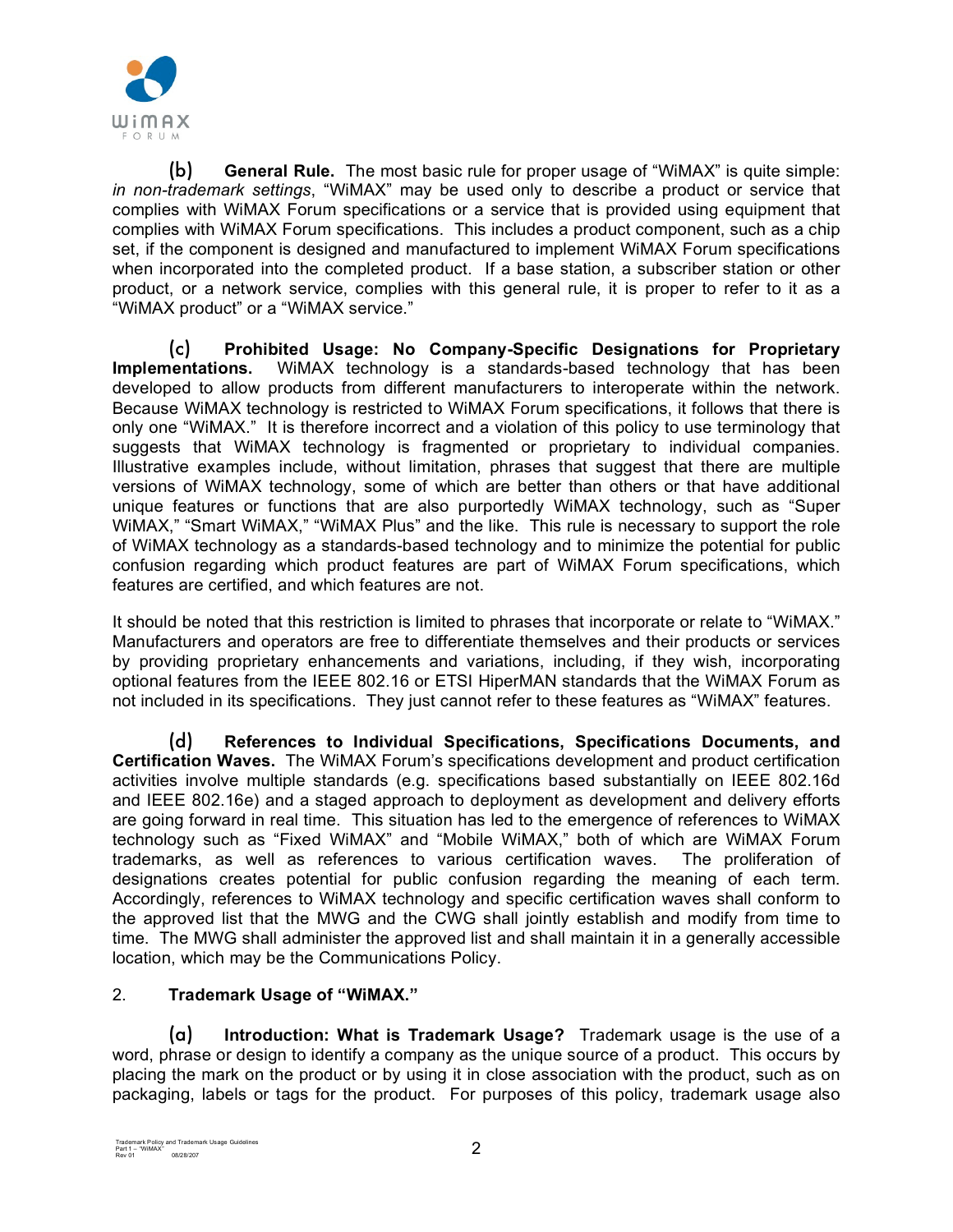

includes promotional uses of the mark in a manner that is calculated to create an association in the consumer's mind between the product and a specific company as the unique source for that product. This can occur either through a mark that identifies the entire product or a through a special component, feature or function of the product that the company is using to identify itself as the unique source of that product. A typical trademark is a product name or the name of a proprietary feature, though designs and slogans may also be used to achieve the same effect – to identify a specific company as a unique source.

(b) **General Rule: No Trademark Usage of "WiMAX" Except for Approved Certification Marks.** Although it is permissible to use "WiMAX" to identify the product as having been built in accordance with WiMAX Forum specifications in non-trademark contexts, general use of "WiMAX" as part of a company's trademark is not permitted. Use of "WiMAX" as a trademark is restricted to use as part of the WiMAX Forum certification logo, namely the "WiMAX Forum Certified" logo, or as part of statements on or in association with the product that identifies it as certified: "WiMAX Forum Certified" or "WiMAX Certified." (For more on certification mark usage, please see WiMAX Forum Certification Mark Usage Guidelines.) This rule is necessary to minimize the risk of public confusion regarding the certification status of a product and to retain control over which products are identified as conforming to WiMAX Forum specifications.

(c) **Examples.** The following examples illustrate the difference between approved usage under Section 1 and prohibited uses under this Section 2:

## Example 1:

"TechCo is currently developing a new WiMAX base station, which it expects to have ready for certification testing by November 2007."

Remarks: This usage is acceptable so long as TechCo is developing a product that conforms to WiMAX Forum specifications. It is clear from this sentence that this is the case since TechCo is planning to have it certified.

## Example 2:

"TechCo announced the release of its WiMAX Blaster™ base station, which it has submitted for certification by the WiMAX Forum."

Remarks: This usage is prohibited because TechCo is using "WiMAX" as part of the product name, i.e. as part of a TechCo trademark. The product name suggests that the product conforms to WiMAX Forum specifications and may suggest to the public that the product is either certified or certifiable.

## Example 3:

"TechCo's newly developed WiMAX base station deploys advanced antenna technology."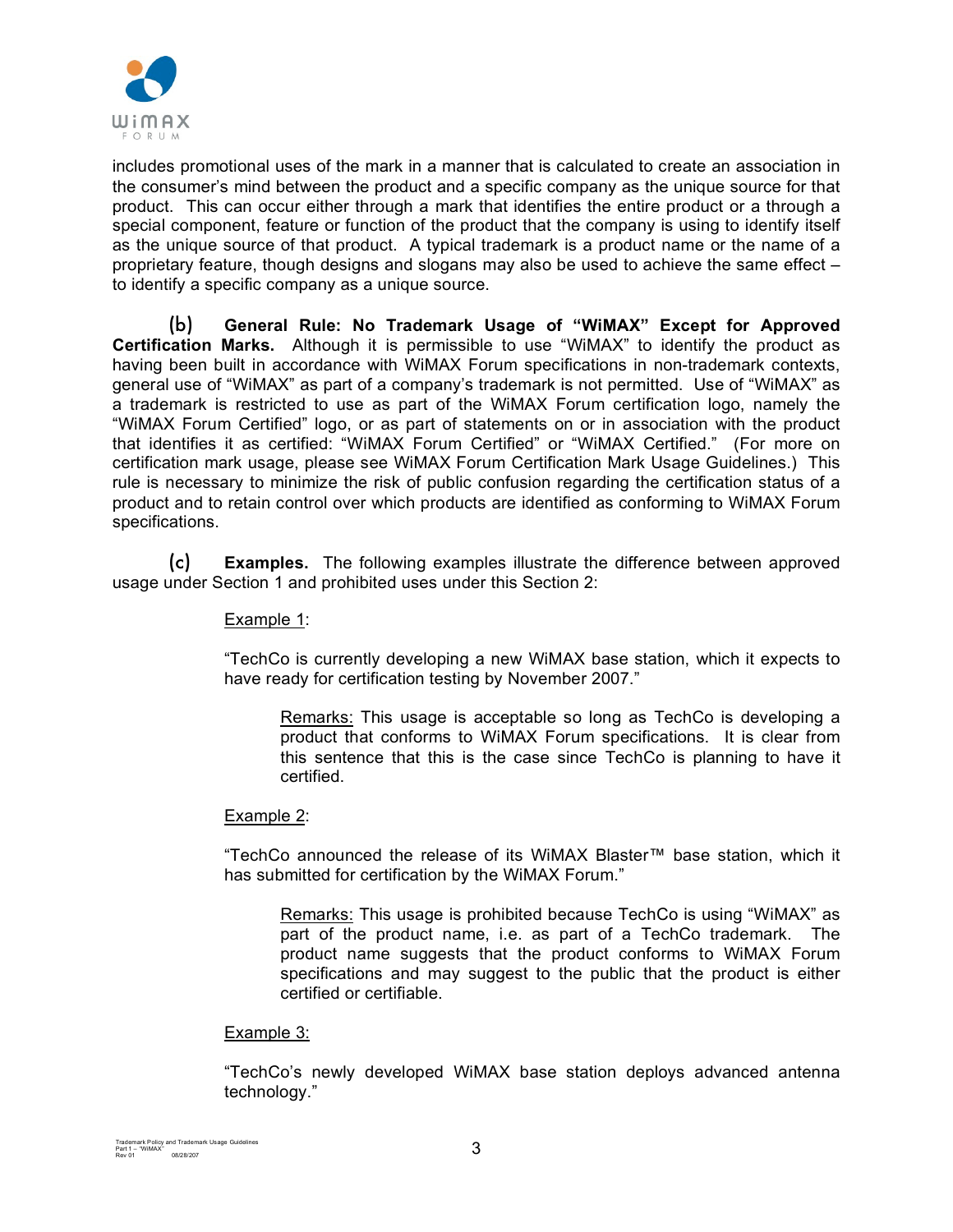

Remarks: This usage is acceptable for the same reason as Example 1, provided that the base station conforms to WiMAX Forum specifications. The reference to "advanced antenna technology" does not suggest inclusion as part of WiMAX technology something that is not part of WiMAX Forum specifications.

## Example 4:

"TechCo's newly developed WiMAX base station also deploys TechCo's HighBeam™ antenna technology, a patented advanced antenna technology that TechCo has developed to enhance the performance of its WiMAX base station when used in connection with other HighBeam-enabled products."

Remarks: This usage is acceptable because it clearly distinguishes between the basic product, the WiMAX base station, and TechCo's own special feature, the HighBeam antenna technology.

#### Example 5:

#### *Variation A:*

"TechCo's newly developed base station also deploys TechCo's WiMAX HighBeam™ antenna technology, a patented advanced antenna technology that TechCo has developed to enhance the performance of its WiMAX base station when used in connection with other WiMAX HighBeam-enabled products."

## *Variation B:*

"TechCo's newly developed base station also deploys TechCo's HighBeam WiMAX™ antenna technology, a patented advanced antenna technology that TechCo has developed to enhance the performance of its WiMAX base station when used in connection with other HighBeam WiMAX-enabled products."

#### *Variation C:*

"TechCo's newly developed base station also deploys TechCo's HighBeam WiMAX™ antenna technology, TechCo's implementation of an optional feature in the WiMAX standard."

#### *Variation D:*

"TechCo's newly developed base station also deploys WiMAX HighBeam™ antenna technology, an optional feature in the WiMAX standard."

Remarks: Example 5 illustrates several variations of usages that are prohibited under the policy. Variations "A" and "B" share the problem of using "WiMAX" as part of the TechCo trademark to describe its technology: "WiMAX HighBeam" and "HighBeam WiMAX" respectively. In both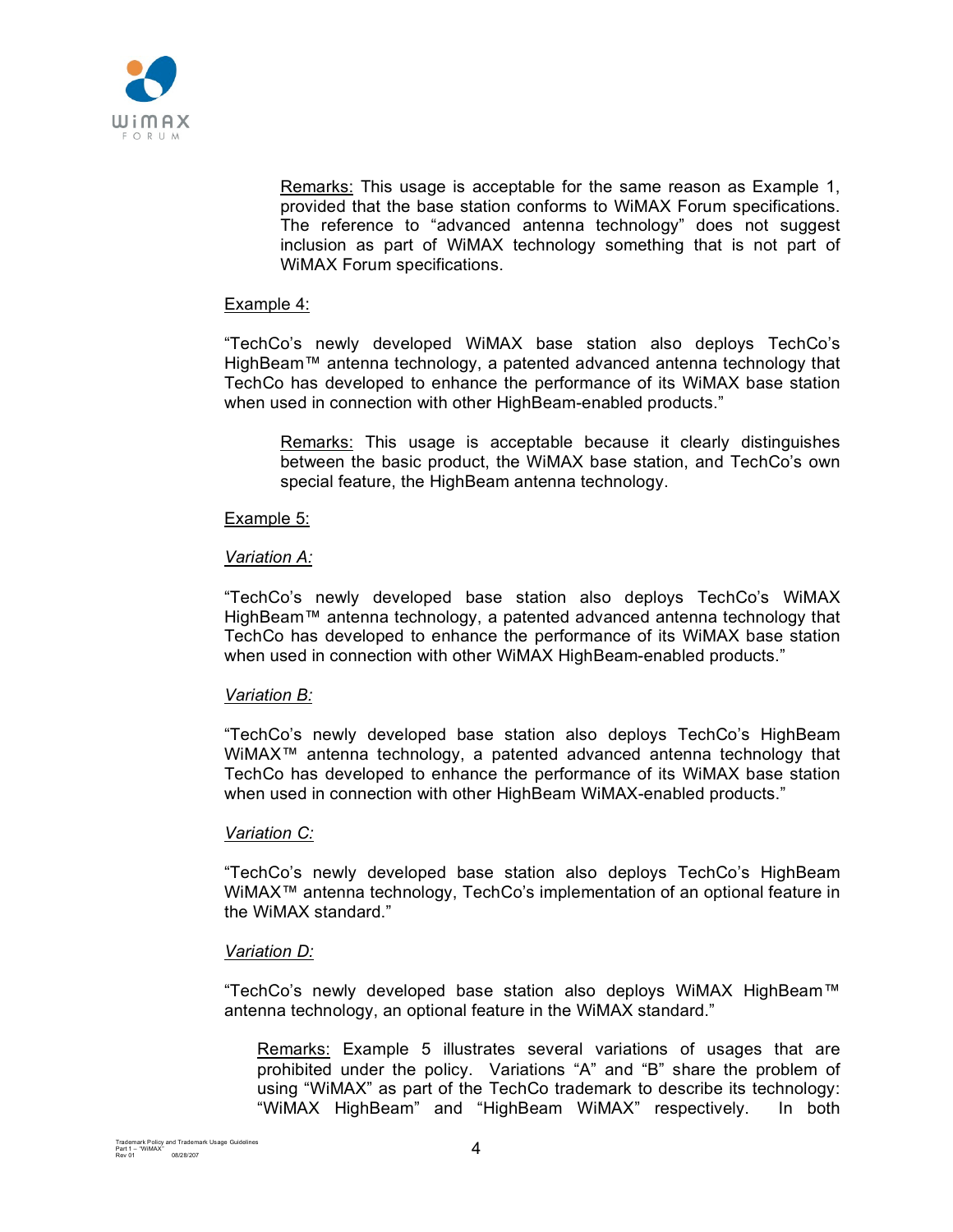

examples, TechCo is suggesting that it has a special unique WiMAX technology that is TechCo's only. Using "WiMAX" as part of the name of a product feature is prohibited, just as its use in a product name is prohibited. Note that the prohibition may not be avoided by arguing that the trademark is "HighBeam" and WiMAX just describes a general conforming technology that HighBeam technology adds to.

Variations "C" and "D" share the improper usage of "WiMAX" shown in Variations "A" and "B." Variations "C" and "D" also illustrate two other issues. Reference to the "WiMAX standard" is incorrect because WiMAX technology is not a standard. It is a set of specifications built on a standard. These two examples also illustrate that improper trademark usage may not be rehabilitated by reference to optional features in a WiMAX Forum specification. Each example still suggests the existence of a proprietary version of WiMAX technology. This usage should be contrasted with Example 4, which clearly delineates between WiMAX technology and TechCo's unique technology.

# 3. **Service Mark Usage of "WiMAX."**

(a) **Introduction: What is Service Mark Usage?** Trademark usage, discussed above, involves use of a mark on or in connection with a physical product. In contrast to trademark usage, service mark usage involves use of a mark in association with services. The principal potential use of "WiMAX" as a service mark is to identify wireless networking and telecommunications services that implement WiMAX Forum specifications as either part of the services or through the use of WiMAX Forum Certified™ equipment. In addition, "WiMAX" may potentially be used as a service mark in connection with services that relate to the technology or the WiMAX Forum's mission, such as education and training, meetings, conferences, trade shows and the like.

(b) **General Rule for Networking Services: Licensed Service Mark Usage is Allowed.** Service mark usage of "WiMAX" in connection with network services is permissible if the following requirements are met:

(i) The usage is under a written license with the WiMAX Forum;

(ii) The licensee's network is built on WiMAX Forum Certified™ products or, if those products are not yet available, the licensee commits, as part of the license, to using WiMAX Forum Certified™ equipment when it becomes available. As part of the licensee's obligation, the licensee must execute a declaration identifying:

(A) The certification profiles that the network is operating under; and

(B) The equipment that licensee is using (or will use, when available), identified by manufacturer and model.

(iii) The certification profile identified in the licensee's declaration must either be a profile under which the WiMAX Forum is actually certifying products or, if product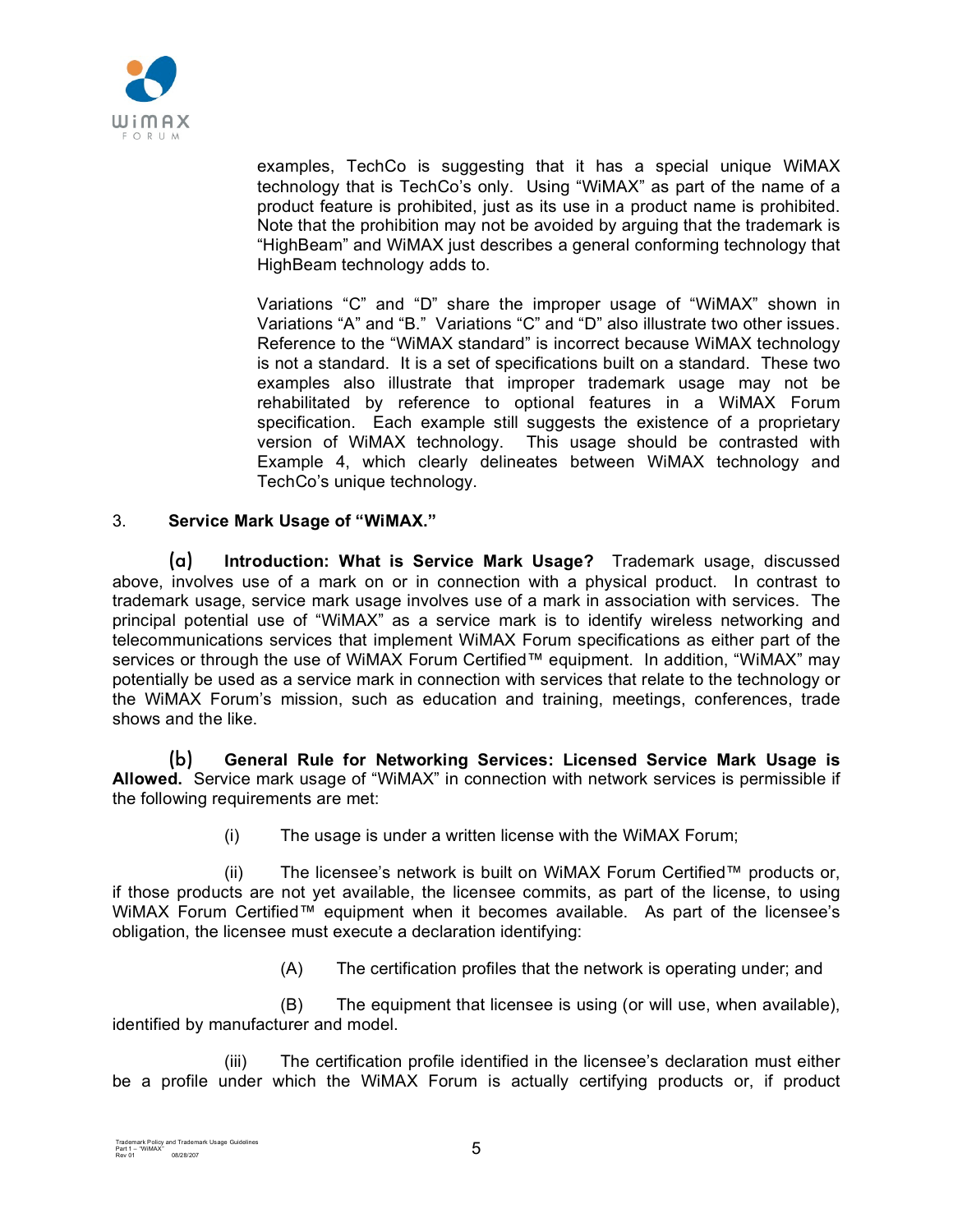

certification is not yet available, the profile must be one that the WiMAX Forum is supporting for certification.

(iv) The equipment identified in the licensee's declaration must be certified, or certification must be pending, or if certification is not yet available, the equipment must operate under a profile that the WiMAX Forum is supporting for certification.

(v) The service mark, as presented and as used, must accurately and positively portray WiMAX™ technology under the rules described in Section 1.

(c) **Other Services Relating to WiMAX™ Technology and the WiMAX Forum's Mission.** Use of WiMAX as part of a service mark for services other than network services is permissible if the following requirements are met:

(i) The WiMAX Forum determines that the use promotes the mission of the WiMAX Forum and is positive for WiMAX™ technology.

(ii) The usage is under a written license with the WiMAX Forum; and

(iii) The service mark, as presented and as used, must accurately identify WiMAX™ technology under the rules described in Section 1.

## 4. **"WiMAX" in Trade Names.**

(a) **Introduction: What is Trade Name Usage?** A trade name is the name by which a company does business. It differs from a trademark or service mark in that the usage does not need to be associated with any particular products or services. Most companies do, however, also use their trade names as trademarks or service marks.

(b) **General Rule: No Trade Names Using "WiMAX."** It is the policy of the WiMAX Forum that "WiMAX" may not be used as part of a trade name. The reason for this is that the trade name may falsely suggest that the company's goods or services comply with WiMAX Forum specifications or that its products or services are certified or certifiable by the WiMAX Forum. The WiMAX Forum will not accept as a member any company that violates this policy.

(c) **Exception: Existing Members on September 6, 2007.** A company that is a member on March 27, 2007 may maintain and renew its membership even though its trade name includes WiMAX so long as it does not use its trade name as a trademark or service mark in violation of this policy. Any such company is encouraged to change its name and should its membership lapse, it will be required to remove "WiMAX" from its name in order for its new application for membership to be considered.

## 5. **Corporate Identity Slogans.**

(a) **What is a "Corporate Identity Slogan?"** A corporate identity slogan is a general marketing message that defines a significant business objective of a company. It differs from a trademark or service mark in that it is not intended to be associated with any particular product or service.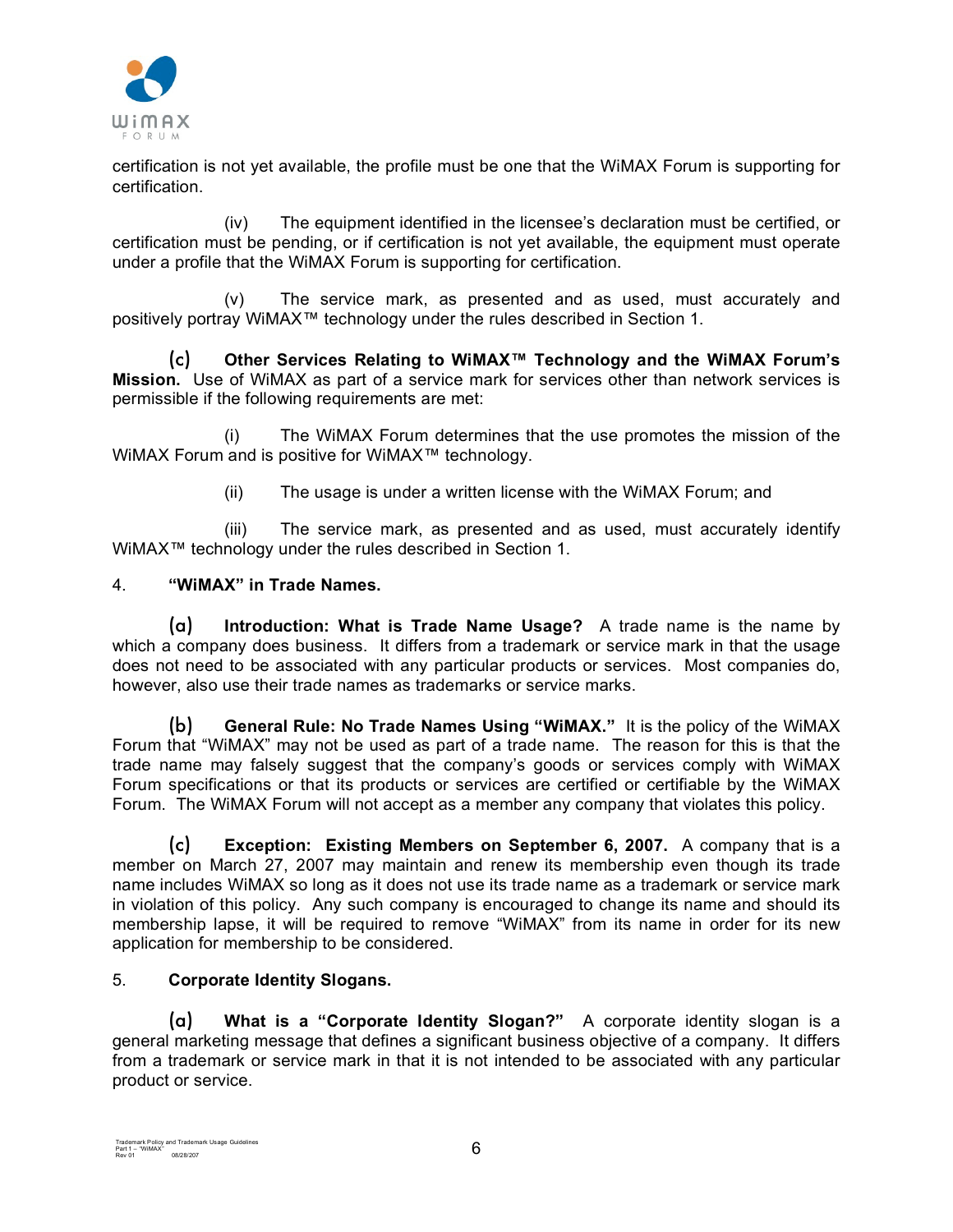

(b) **General Rule: Narrow Use of "WiMAX" as part of a Corporate Identity Slogan Permitted.** Use of "WiMAX" as part of a corporate identity slogan may be permitted under the following circumstances:

(i) The company provides WiMAX™ products or WiMAX™ services, as defined in Section 1 above;

(ii) The corporate identity slogan is consistent in all respects with the "WiMAX" usage requirements in Section 1 above.

(iii) The WiMAX Forum determines that the corporate identity slogan promotes the global adoption and deployment of WiMAX™ technology and is otherwise positive for WiMAX™ technology.

(iv) The corporate identity slogan is not used at any time as a trademark or service mark for any specific goods or services.

(v) The usage occurs under a written license agreement with the WiMAX Forum.

Due to the potential for abuse of the corporate identity slogan, these requirements will be strictly construed.

# 6. **Formal Usage Requirements.**

(a) **Presentation.** The correct form of "WiMAX" is always to write the word in all capital letters except for the "i," which is always presented in lowercase form. Any other presentation of the word, such as "Wimax," is incorrect and should not be used. "WiMAX" should bear a trademark notice in its initial occurrence in text ("WiMAX™") and should include a statement that "'WiMAX' is a trademark of the WiMAX Forum" if there is a section that attributes trademark ownership.

(b) **Variations.** The presentation of "WiMAX" may not be varied in any way. Examples of prohibited variations are use of "WiMAX" include changing the spelling, adding hyphens, making one word two or using a possessive or plural form of "WiMAX," or creating new words and word forms, such as "WiMAXX" or "WiMAXXed."

# 7. **Registration of Trademarks and Service Marks.**

(a) **Introduction.** The WiMAX Forum dedicates significant resources to protecting "WiMAX" as a trademark and as a service mark in support of its mission of promoting the global adoption and deployment of WiMAX<sup>™</sup> technology and certifying the products and services that implement it. These efforts benefit the ecosystem and the public at large by helping to ensure that "WiMAX" is viewed positively and treated uniformly. The efforts by individual companies to register trademarks or service marks that contain "WiMAX" significantly interfere with the WiMAX Forum's efforts to protect and regulate "WiMAX" for the benefit of all.

(b) **General Rule: No Registration of "WiMAX" as Part of a Proprietary Trademark.** No company or person may register or apply to register a mark that contains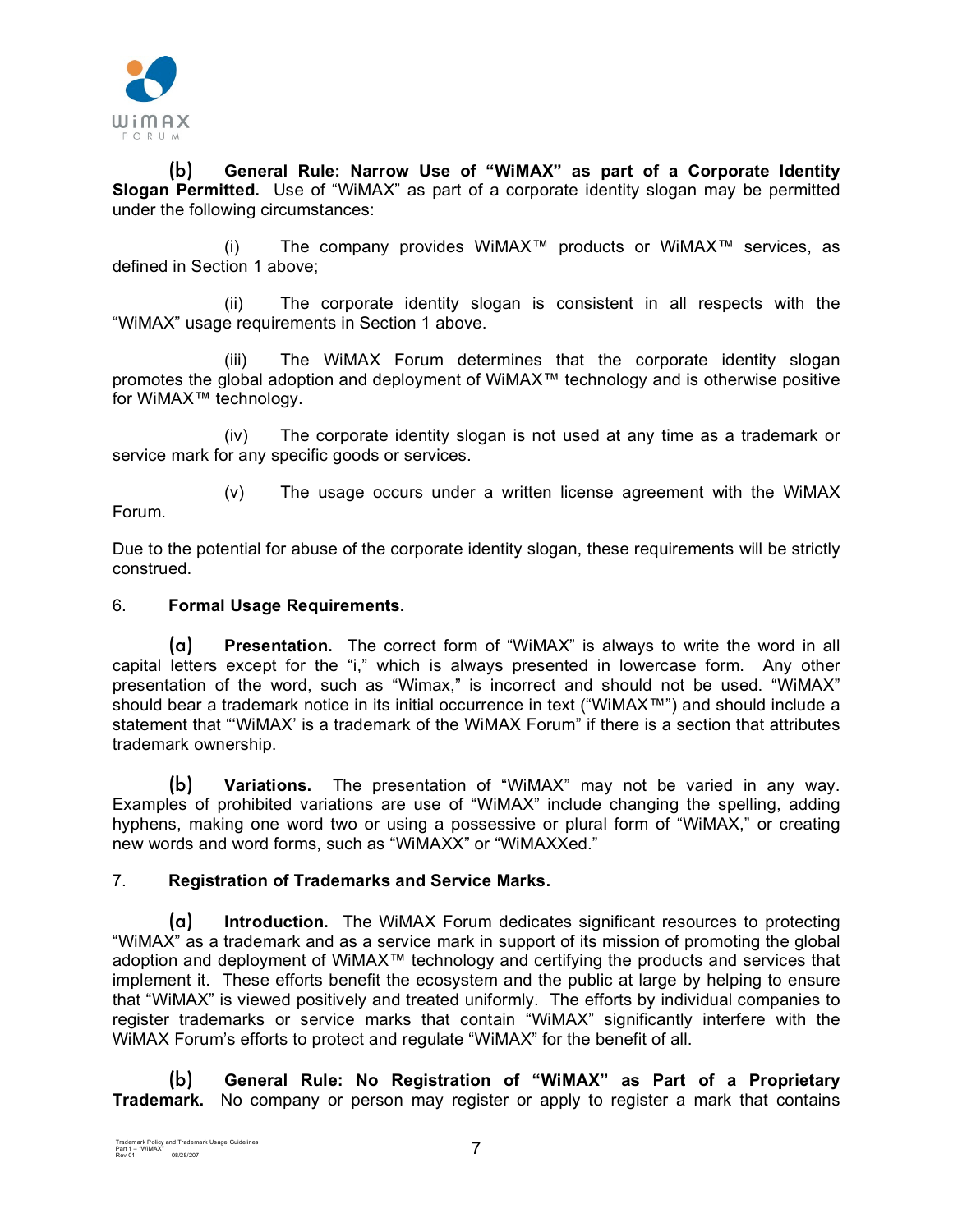

"WiMAX" as one of its elements. It is the policy of the WiMAX Forum to oppose registration of all such marks and to seek cancellation of any existing registration that interferes with the objectives expressed in Section 7(a). Any member that attempts to do so will reimburse the WiMAX Forum for all fees and expenses that the WiMAX Forum incurs, including specifically all attorneys' fees, to enforce compliance with the requirements of this policy.

(c) **Existing Applications and Registrations: No Grandfathering.** All pending applications and any prior registrations are covered by this policy. If the WiMAX Forum objects to the application or registration, the owner will do one of the following:

- (i) File a withdrawal or abandonment; or
- (ii) Assign the application or registration to the WiMAX Forum.

If the WiMAX Forum requests assignment of the application or registration, the owner will consider the request in good faith.

(d) **License Back of Applications/Registrations.** If the WiMAX Forum acquires an application the use of which would be permissible under Section 3 of this policy, it will license the mark back to the assigning party.

8. **Usage Requirements for Other Marks.** In addition to the rules regarding "WiMAX" described above, the WiMAX Forum has issued or will issue usage guidelines for specific marks from time to time. A member may choose not to use a mark, but if it uses the mark, compliance with the applicable usage guidelines is mandatory. Each such document, upon its finalization, becomes a part of this policy.

## 9. **Policy Violations and Enforcement.**

(a) **Generally.** If the WiMAX Forum becomes aware of a violation of the its policies regarding trademarks, it may take any of the following actions:

(i) It may contact the violator in writing or by telephone.

(ii) It may provide the violator with a reasonable time, as determined by the WiMAX Forum in its sole discretion, to correct the noncompliance.

(iii) It may suspend or terminate the violator's membership in accordance with Bylaws procedures and/or bring legal action, as the WiMAX Forum determines to be appropriate under the circumstances.

(b) **No Waiver.** No delay or failure by the WiMAX Forum to take one of the foregoing actions shall be construed as a waiver by the WiMAX Forum of its enforcement rights or acceptance by the WiMAX Forum of noncompliance.

(c) **Enforcement Costs.** The member will bear all costs that the WiMAX Forum incurs in correcting that member's violation of this policy, including all attorneys' fees and costs.